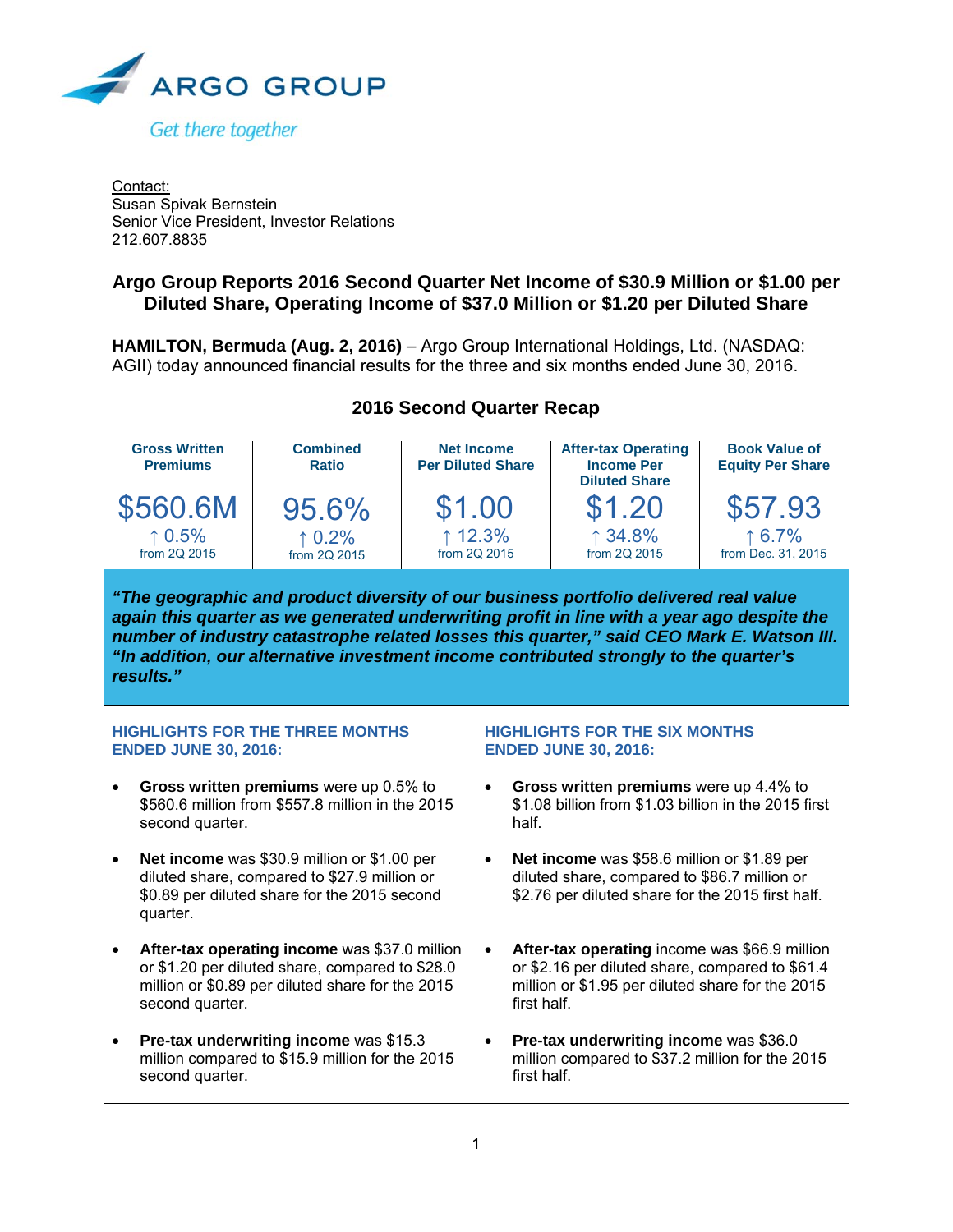- **Combined ratio** was 95.6% compared to 95.4% for the 2015 second quarter. The loss and expense ratios for the quarter were 57.0% and 38.6%, respectively, compared to 55.1% and 40.3% for the 2015 second quarter.
- **Net Investment Income** was \$35.7 million, compared to \$24.4 million for the 2015 second quarter.
- **Net favorable prior-year reserve development** was \$12.7 million (benefiting the combined ratio by 3.7 points), compared with \$5.0 million (benefiting the combined ratio by 1.4 points) for the 2015 second quarter.
- **Estimated pre-tax catastrophe losses** were \$22.7 million or 6.8 points on the combined ratio, compared to \$2.3 million or 0.6 points on the combined ratio for the 2015 second quarter.
- **Loss ratio** excluding catastrophes and reserve development was 53.9%, compared to 55.9% for the 2015 second quarter.
- **During the second quarter, the Company repurchased** \$21.0 million or 374,943 shares of its common stock.
- **Combined ratio** was 94.8% compared to 94.5% for the 2015 first half. The loss and expense ratios for the first half were 56.3% and 38.5%, respectively compared to 55.0% and 39.5% in the 2015 first half.
- **Net Investment Income** was \$56.9 million, compared to \$50.1 million for the 2015 first half.
- **Net favorable prior-year reserve development** was \$15.9 million (benefiting the combined ratio by 2.3 points), compared with \$8.7 million (benefiting the combined ratio by 1.3 points) for the 2015 first half.
- **Estimated pre-tax catastrophe losses** were \$26.0 million or 3.9 points on the combined ratio, compared to \$5.3 million or 0.8 points on the combined ratio for the 2015 first half.
- **Loss ratio** excluding catastrophes and reserve development was 54.7%, compared to 55.5% in the 2015 first half.
- **During the 2016 first half, the Company repurchased** \$40.0 million or 718,595 shares of its common stock.
- **Book value per share** increased to \$57.93, up 6.7% from \$54.31 at Dec. 31, 2015.
- **Cash and investments** at June 30, 2016, totaled \$4.3 billion with a net pre-tax unrealized gain of approximately \$144.4 million.

#### **Notes**

- All per share amounts, except for number of shares repurchased, are adjusted for the 10% stock dividend that was paid on June 15, 2016, to stockholders of record on June 1, 2016.
- The following changes were made to the reporting structure effective Jan. 1, 2016: (1) reclassification of Argo Pro results and identifiable assets from Excess and Surplus lines to the Commercial Specialty segment which more appropriately matches segment distribution strategy; and (2) alternative investment income was moved from realized gains and losses to net investment income.
- All references to catastrophe losses are pre-tax and net of reinsurance and estimated reinstatement premiums. Point impacts on the combined ratio are calculated as the difference between the reported combined ratio and the combined ratio excluding incurred catastrophe losses and associated reinstatement premiums.
- After-tax operating income is defined as net income before taxes excluding net realized investment gains/losses and foreign currency exchange gains/losses at an assumed 20% effective tax rate.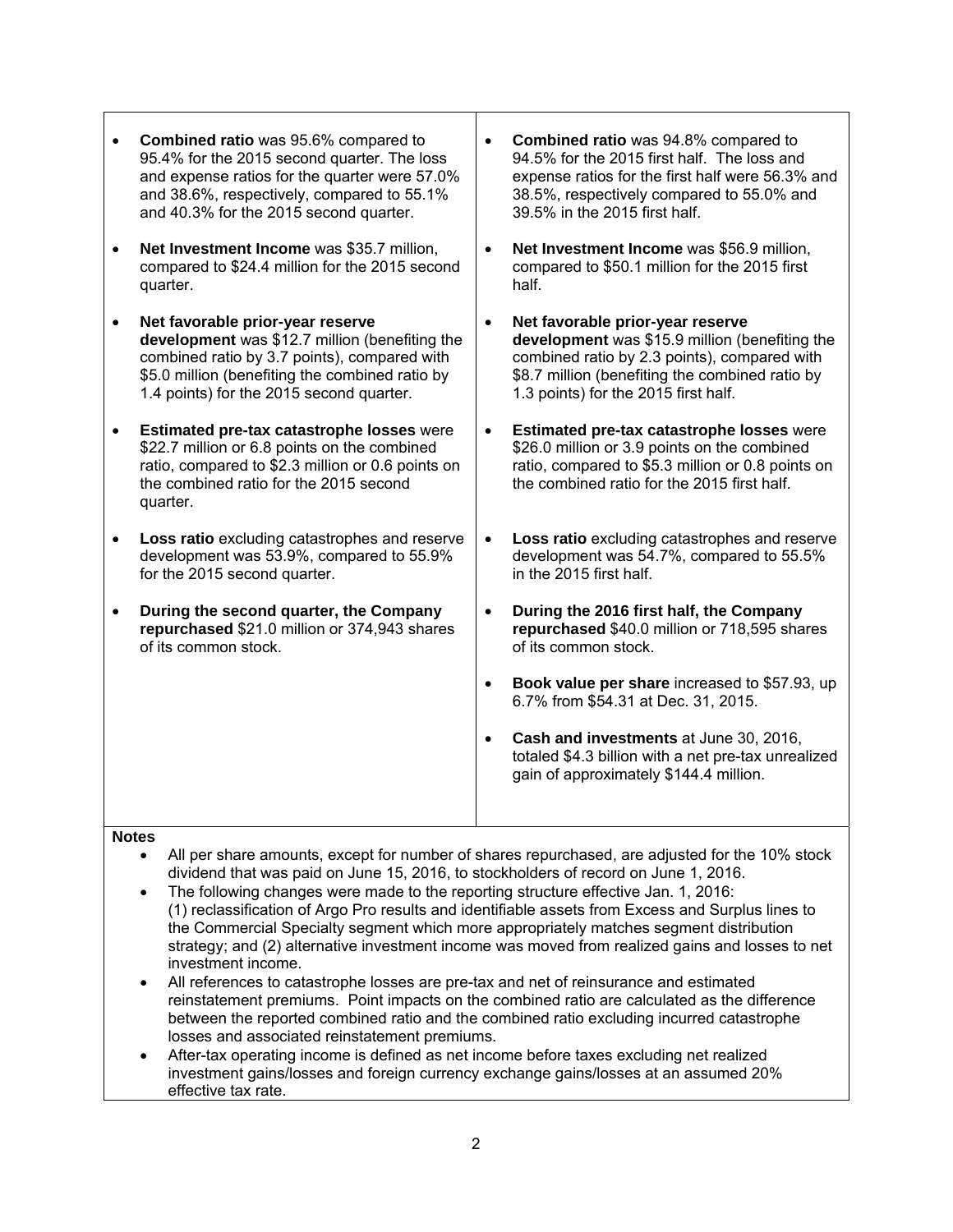### **FINANCIAL HIGHLIGHTS BY SEGMENT**

#### **Excess and Surplus Lines**

- *Gross written premium was up modestly in the second quarter and the first six months of 2016.*
- *Slower growth reflects increased competition and the de-emphasizing of select business lines.*

In the 2016 second quarter, the Excess and Surplus Lines segment reported gross written premiums of \$168.1 million compared to \$167.7 million in the 2015 second quarter. For the 2016 second quarter, net written premiums were down 2.6% to \$145.5 million, and earned premiums were up 2.4% to \$121.3 million, when compared to the 2015 second quarter. Underwriting income was \$12.8 million for the 2016 second quarter, compared to \$12.6 million for the 2015 second quarter. The 2016 second quarter combined ratio of 89.3% compares to 89.4% for the prior-year quarter. Net favorable prior-year reserve development was \$3.4 million for the 2016 second quarter, benefitting the combined ratio by 2.8 points, compared to net favorable prior-year reserve development of \$4.1 million or 3.5 points for the 2015 second quarter. Catastrophe losses for the 2016 second quarter were \$3.4 million or 2.8 points on the combined ratio, compared to \$1.5 million or 1.3 points for the 2015 second quarter. The 2016 second quarter loss ratio, excluding catastrophe losses and reserve development, was 58.9% compared to 59.1% for the 2015 second quarter.

For the six months ended June 30, 2016, gross written premiums were \$314.3 million, up \$7.9 million or 2.6%, compared to \$306.4 million in the 2015 first half. Net written premiums were down 0.8% to \$260.0 million, and earned premiums were up 4.7% to \$241.1 million, when compared to the 2015 first half. Underwriting income was \$26.7 million compared to \$27.5 million in the 2015 first half. The 2016 first half combined ratio of 88.9% compares to 88.0% in the 2015 first half. Net favorable prior-year reserve development was \$6.3 million or 2.6 points on the combined ratio in the 2016 first half, compared to net favorable prior-year reserve development of \$9.8 million or 4.3 points in the 2015 first half. Catastrophe losses in the 2016 first half were \$5.6 million or 2.3 points on the combined ratio, compared to \$2.0 million or 0.9 points in the 2015 first half. The 2016 first half loss ratio, excluding catastrophe losses and reserve development, was 58.4% compared to 59.4% in the 2015 first half.

### **Commercial Specialty**

- *Strong growth in the second quarter was driven by program and surety businesses.*
- *Growth in the first six months of 2016 reflects program, surety, and professional lines businesses.*

The Commercial Specialty segment reported gross written premiums of \$153.7 million, up \$32.7 million or 27.0%, compared to \$121.0 million in the 2015 second quarter. For the 2016 second quarter, net written premiums were up 8.0% to \$78.0 million, and earned premiums were up 1.3% to \$85.5 million, when compared to the 2015 second quarter. Underwriting income was \$14.4 million for the 2016 second quarter, compared to underwriting income of \$6.5 million for the 2015 second quarter. The 2016 second quarter combined ratio of 83.4% compares to 92.4% for the prior-year quarter. For the 2016 second quarter, net favorable prior-year reserve development was \$5.6 million or 6.5 points on the combined ratio, compared to net unfavorable prior-year reserve development of \$1.7 million or 2.0 points for the 2015 second quarter. Catastrophe losses for the quarter were \$1.3 million or 1.5 points on the combined ratio, compared to \$0.8 million or 1.0 points for the 2015 second quarter. The 2016 second quarter loss ratio, excluding catastrophe losses and reserve development, was 56.1% compared to 57.6% for the 2015 second quarter.

For the six months ended June 30, 2016, gross written premiums were \$295.1 million, up \$43.2 million or 17.1%, compared to \$251.9 million in the 2015 first half. Net written premiums were up 2.4% to \$152.9 million, and earned premiums were up 2.4% to \$172.3 million, when compared to the 2015 first half. Underwriting income was \$24.7 million compared to \$10.2 million in the 2015 first half. The 2016 first half combined ratio of 85.7% compares to 94.0% in the 2015 first half. Net favorable prior-year reserve development was \$5.6 million or 3.3 points on the combined ratio, compared to net unfavorable prior-year reserve development of \$6.4 million or 3.8 points in the 2015 first half. Catastrophe losses in the 2016 first half were \$1.4 million or 0.9 points on the combined ratio, compared to \$1.3 million or 0.8 points in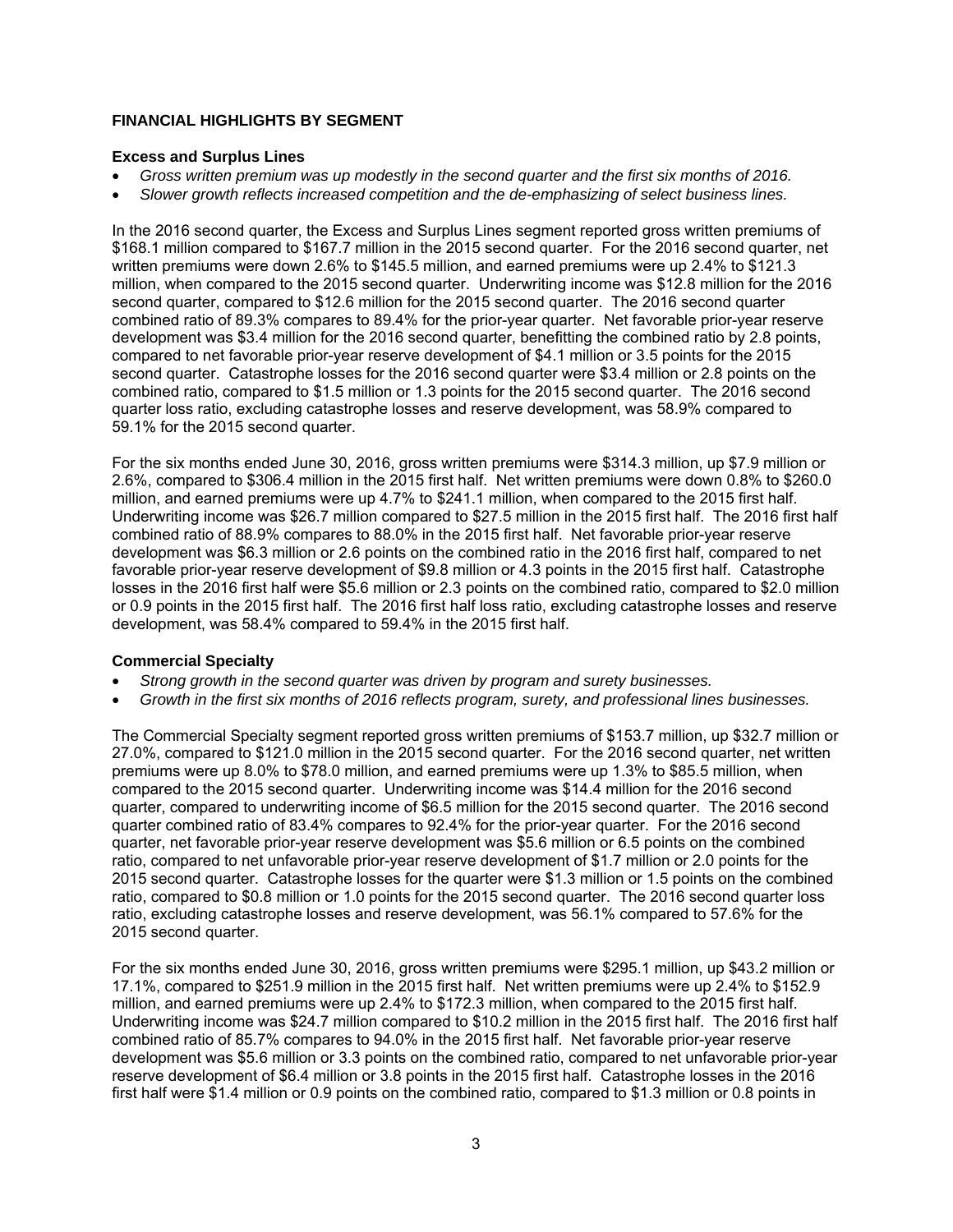the 2015 first half. The 2016 first half loss ratio, excluding catastrophe losses and reserve development, was 54.9% compared to 57.1% in the 2015 first half.

#### **Syndicate 1200**

- *The decline in gross written premium in the second quarter reflects continued challenging market conditions particularly in marine and energy and property lines, and a slightly reduced participation on the syndicate for 2016.*
- *For the first six months of 2016 gross written premium were up modestly driven by the strong first quarter production.*

The Syndicate 1200 segment reported gross written premiums of \$155.6 million in the 2016 second quarter, down \$15.5 million or 9.1% from \$171.1 million for 2015 second quarter. Net written premiums were \$107.6 million versus \$124.0 million in the 2015 second quarter. Earned premiums were \$98.2 million versus \$105.6 million for the 2015 second quarter. Underwriting income was \$3.7 million for the 2016 second quarter, compared to \$7.4 million for the 2015 second quarter. The 2016 second quarter combined ratio of 96.3% compares to 92.9% for the prior-year quarter. For the 2016 second quarter, net favorable prior-year reserve development was \$3.6 million or 3.7 points on the combined ratio, compared to net favorable prior-year reserve development of \$2.2 million or 2.2 points for the 2015 second quarter. Catastrophe losses for the 2016 second quarter were \$7.0 million or 7.2 points on the combined ratio, compared to negligible catastrophe losses for the 2015 second quarter. The 2016 second quarter loss ratio, excluding catastrophe losses and reserve development, was 49.4%, compared to 53.3% in the 2015 second quarter.

For the six months ended June 30, 2016, gross written premiums were \$317.6 million, up \$4.6 million or 1.5% from \$313.0 million in the 2015 first half. Net written premiums were \$187.7 million versus \$204.5 million in the 2015 first half. Earned premiums were \$198.7 million versus \$208.6 million in the 2015 first half. Underwriting income was \$7.8 million compared to \$16.7 million in the 2015 first half. The 2016 first half combined ratio of 96.0% compares to 92.0% in the 2015 first half. Net favorable prior-year reserve development in the 2016 first half was \$4.4 million or 2.3 points on the combined ratio, compared to net favorable prior-year reserve development of \$2.5 million or 1.2 points in the 2015 first half. Catastrophe losses in the 2016 first half were \$7.0 million or 3.5 points on the combined ratio, compared to \$1.0 million or 0.5 points on the combined ratio in the 2015 first half. The 2016 first half loss ratio, excluding catastrophe losses and reserve development, was 52.7%, compared to 52.0% in the 2015 first half.

#### **International Specialty**

- *The decline in premium reflects more competitive market conditions that exist in nearly all of the segment's business lines.*
- *In Brazil, business production was up year over year in local currency but growth was partially offset by devaluation of the local currency.*

The International Specialty segment includes our property reinsurance business as well as our insurance business in Bermuda and Brazil. In the 2016 second quarter, gross written premiums were \$83.0 million, down \$14.6 million or 15.0% from \$97.6 million for the 2015 second quarter. Net written premiums were \$56.7 million versus \$65.6 million in the 2015 second quarter. Earned premiums were \$39.7 million versus \$37.2 million for the 2015 second quarter. Underwriting income was \$2.6 million for the 2016 second quarter, compared to \$6.5 million for the 2015 second quarter. The 2016 second quarter combined ratio of 93.8% compares to 82.3% for the prior-year quarter. Net favorable prior-year reserve development was \$4.9 million or 12.8 points on the combined ratio for the 2016 second quarter, compared to net favorable prior-year reserve development of \$1.2 million or 3.3 points for the 2015 second quarter. Catastrophe losses for the 2016 second quarter were \$11.0 million or 30.3 points on the combined ratio, compared to negligible catastrophe losses for the 2015 second quarter. The 2016 second quarter loss ratio, excluding catastrophe losses and reserve development, was 44.9%, compared to 49.5% in the 2015 second quarter.

For the six months ended June 30, 2016, gross written premiums were \$153.2 million, down \$9.9 million or 6.1% from \$163.1 million in the 2015 first half. Net written premiums were \$90.6 million versus \$91.5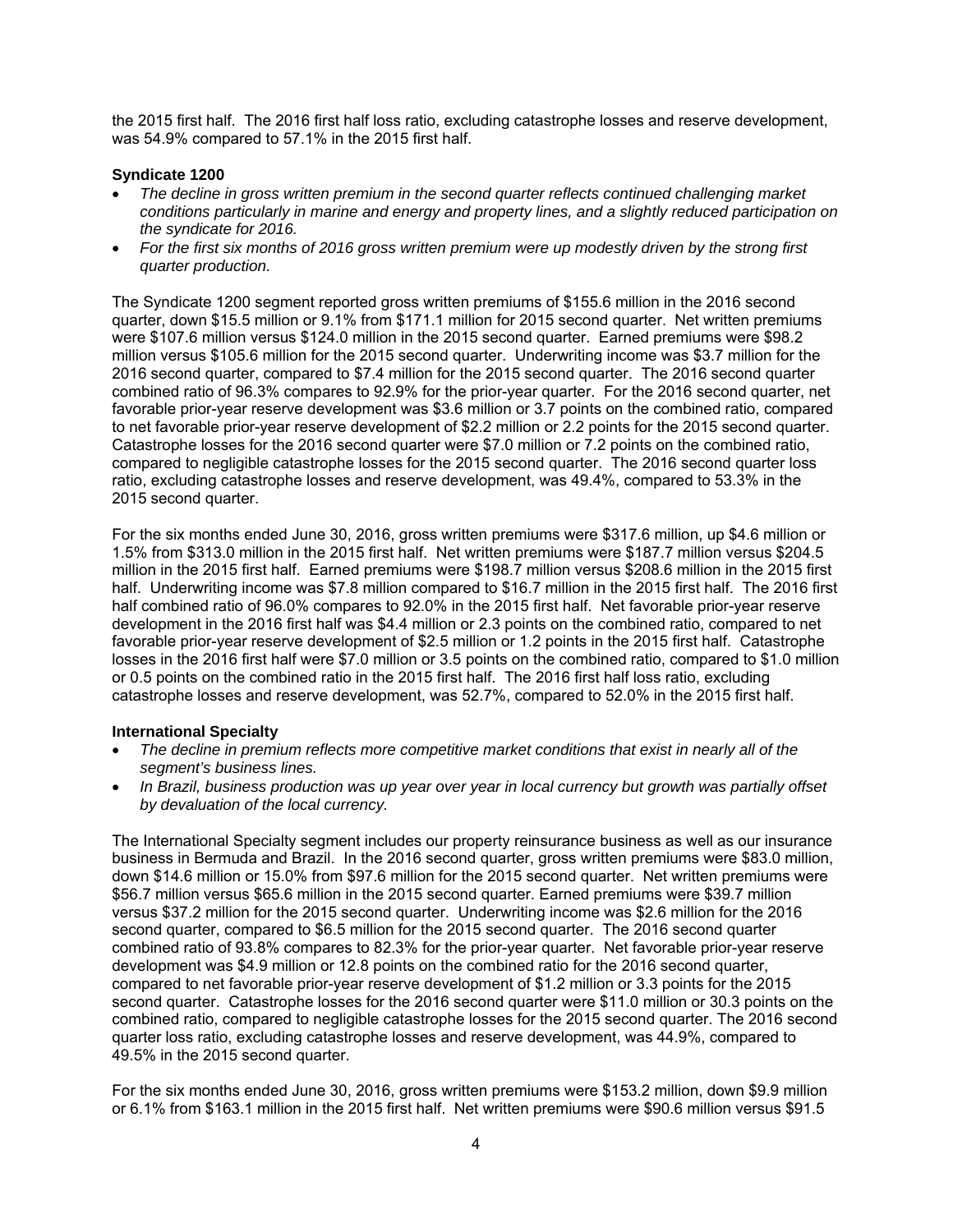million in the 2015 first half. Earned premiums were \$77.5 million versus \$73.4 million in the 2015 first half. Underwriting income was \$10.3 million compared to \$13.3 million in the 2015 first half. The 2016 first half combined ratio of 86.9% compares to 81.8% in the 2015 first half. Net favorable prior-year reserve development in the 2016 first half was \$5.8 million or 7.6 points on the combined ratio, compared to net favorable prior-year reserve development of \$3.7 million or 5.1 points in the 2015 first half. Catastrophe losses in the 2016 first half were \$12.0 million or 16.6 points on the combined ratio compared to \$1.0 million or 1.4 points in the 2015 first half. The 2016 first half loss ratio, excluding catastrophe losses and reserve development, was 48.0%, compared to 49.5% in the 2015 first half.

### **CONFERENCE CALL**

Argo Group management will conduct an investor conference call starting at 10 a.m. EDT (11 a.m. ADT) tomorrow, Wednesday, Aug. 3, 2016. A live webcast of the conference call can be accessed by visiting http://services.choruscall.com/links/agii160803. Additionally, participants inside the U.S. can access the call by dialing (877) 291-5203. Callers dialing from outside the U.S. can access the call by dialing (412) 902-6610. Please ask the operator to be connected to the Argo Group earnings call.

A webcast replay will be available shortly after the conference call and can be accessed at http://services.choruscall.com/links/agii160803. Additionally, a telephone replay of the call will be available through August 10, 2016, to callers from inside the U.S. by dialing (877) 344-7529 (conference #10090424). Callers dialing from outside the U.S. can access the telephone replay by dialing (412) 317- 0088 (conference #10090424).

### **ABOUT ARGO GROUP INTERNATIONAL HOLDINGS, LTD.**

Argo Group International Holdings, Ltd. (NASDAQ: AGII) is an international underwriter of specialty insurance and reinsurance products in the property and casualty market. Argo Group offers a full line of products and services designed to meet the unique coverage and claims handling needs of businesses in four primary segments: Excess & Surplus Lines, Commercial Specialty, Syndicate 1200 and International Specialty. Argo Group's insurance subsidiaries are A. M. Best-rated 'A' (Excellent) (highest rating out of 16 rating classifications) with a stable outlook, and Argo's U.S. insurance subsidiaries are Standard and Poor's-rated 'A-' (Strong) with a stable outlook. More information on Argo Group and its subsidiaries is available at www.argolimited.com.

### **FORWARD-LOOKING STATEMENTS**

This press release may include forward-looking statements, both with respect to Argo Group and its industry, that reflect our current views with respect to future events and financial performance. These statements are made pursuant to the safe harbor provisions of the Private Securities Litigation Reform Act of 1995. Forward-looking statements include all statements that do not relate solely to historical or current facts, and can be identified by the use of words such as "expect," "intend," "plan," "believe," "do not believe," "aim," "project," "anticipate," "seek," "will," "likely," "assume," "estimate," "may," "continue," "guidance," "objective," "outlook," "trends," "future," "could," "would," "should," "target," "on track" and similar expressions of a future or forward-looking nature. All forward-looking statements address matters that involve risks and uncertainties, many of which are beyond Argo Group's control. Accordingly, there are or will be important factors that could cause actual results to differ materially from those indicated in such statements and, therefore, you should not place undue reliance on any such statements. We believe that these factors include, but are not limited to, the following: 1) unpredictability and severity of catastrophic events; 2) rating agency actions; 3) adequacy of our risk management and loss limitation methods; 4) cyclicality of demand and pricing in the insurance and reinsurance markets; 5) statutory or regulatory developments including tax policy, reinsurance and other regulatory matters; 6) our ability to implement our business strategy; 7) adequacy of our loss reserves; 8) continued availability of capital and financing; 9) retention of key personnel; 10) competition; 11) potential loss of business from one or more major insurance or reinsurance brokers; 12) our ability to implement, successfully and on a timely basis, complex infrastructure, distribution capabilities, systems, procedures and internal controls, and to develop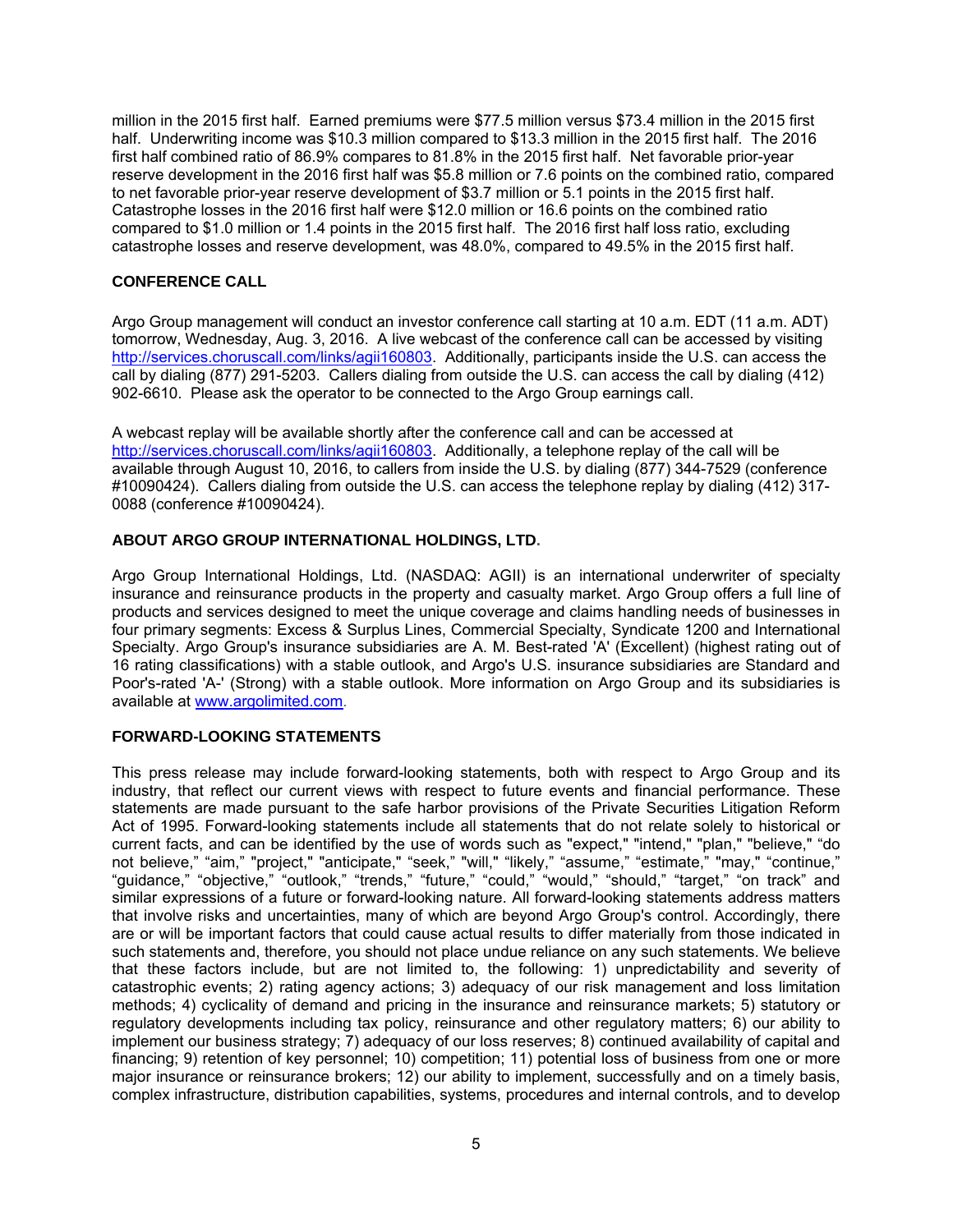accurate actuarial data to support the business and regulatory and reporting requirements; 13) general economic and market conditions (including inflation, volatility in the credit and capital markets, interest rates and foreign currency exchange rates); 14) the integration of businesses we may acquire or new business ventures we may start; 15) the effect on our investment portfolios of changing financial market conditions including inflation, interest rates, liquidity and other factors; 16) acts of terrorism or outbreak of war; and 17) availability of reinsurance and retrocessional coverage, as well as management's response to any of the aforementioned factors.

In addition, any estimates relating to loss events involve the exercise of considerable judgment and reflect a combination of ground-up evaluations, information available to date from brokers and cedants, market intelligence, initial tentative loss reports and other sources. The actuarial range of reserves and management's best estimate is based on our then current state of knowledge including explicit and implicit assumptions relating to the pattern of claim development, the expected ultimate settlement amount, inflation and dependencies between lines of business. Our internal capital model is used to consider the distribution for reserving risk around this best estimate and predict the potential range of outcomes. However, due to the complexity of factors contributing to the losses and the preliminary nature of the information used to prepare these estimates, there can be no assurance that Argo Group's ultimate losses will remain within the stated amount.

The foregoing review of important factors should not be construed as exhaustive and should be read in conjunction with the other cautionary statements that are included herein and elsewhere, including the risk factors included in our most recent reports on Form 10-K and Form 10-Q and other documents of Argo Group on file with or furnished to the U.S. Securities and Exchange Commission ("SEC"). Any forward-looking statements made in this press release are qualified by these cautionary statements, and there can be no assurance that the actual results or developments anticipated by Argo Group will be realized or, even if substantially realized, that they will have the expected consequences to, or effects on, Argo Group or its business or operations. Except as required by law, Argo Group undertakes no obligation to update publicly or revise any forward-looking statement, whether as a result of new information, future developments or otherwise.

#### **NON-GAAP FINANCIAL MEASURES**

In presenting the Company's results, management has included and discussed in this press release certain non-generally accepted accounting principles ("non-GAAP") financial measures within the meaning of Regulation G as promulgated by the U.S. Securities and Exchange Commission. Management believes that these non-GAAP measures, which may be defined differently by other companies, better explain the Company's results of operations in a manner that allows for a more complete understanding of the underlying trends in the Company's business. However, these measures should not be viewed as a substitute for those determined in accordance with generally accepted accounting principles ("U.S. GAAP").

"Underwriting income" is an internal performance measure used in the management of the Company's operations and represents net amount earned from underwriting activities (net premiums earned less underwriting expenses and claims incurred). Although this measure of profit (loss) does not replace net income (loss) computed in accordance with U.S. GAAP as a measure of profitability, management uses this measure of profit (loss) to focus our reporting segments on generating underwriting income.

"Operating income" is an internal performance measure used in the management of the Company's operations and represents after-tax operational results excluding, as applicable, net realized investment gains or losses, net foreign exchange gain or loss, and other non-recurring items. The Company excludes net realized investment gains or losses, net foreign exchange gain or loss, and other non-recurring items from the calculation of operating income because these amounts are influenced by and fluctuate in part according to the availability of market opportunities and other factors. In addition to presenting net income determined in accordance with U.S. GAAP, the Company believes that showing operating income enables investors, analysts, rating agencies and other users of the Company's financial information to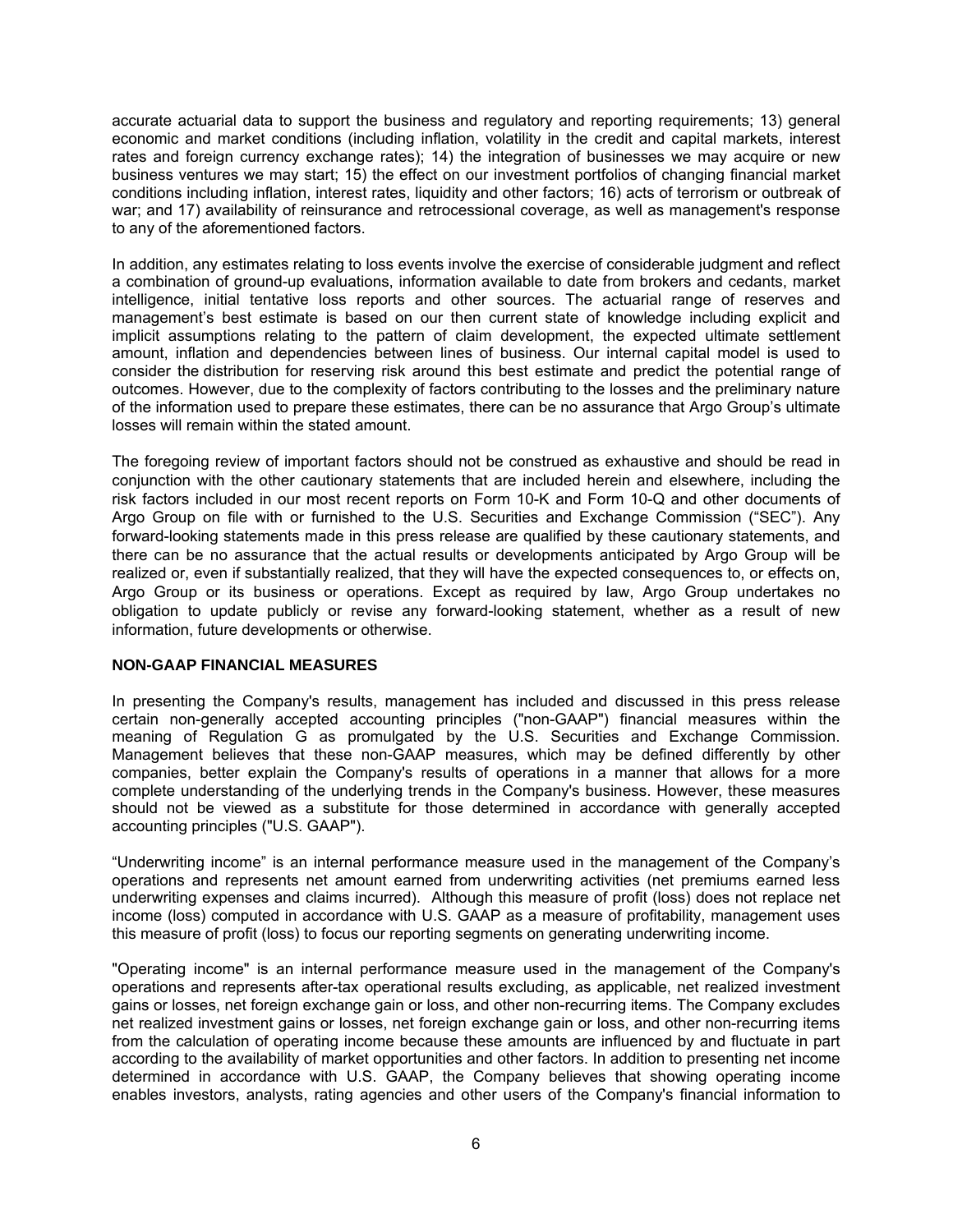more easily analyze our results of operations and underlying business performance. Operating income should not be viewed as a substitute for U.S. GAAP net income.

"Annualized return on average shareholders' equity" ("ROAE") is calculated using average shareholders' equity. In calculating ROAE, the net income available to shareholders for the period is multiplied by the number of periods in a calendar year to arrive at annualized net income available to shareholders. The Company presents ROAE as a measure that is commonly recognized as a standard of performance by investors, analysts, rating agencies and other users of its financial information.

"Annualized operating return on average shareholders' equity" is calculated using operating income (as defined above and annualized in the manner described for net income (loss) available to shareholders under ROAE above) and average shareholders' equity. The assumed tax rate is 20%.

Reconciliations of these financial measures to their most directly comparable U.S. GAAP measures are included in the attached tables.

(financial tables follow)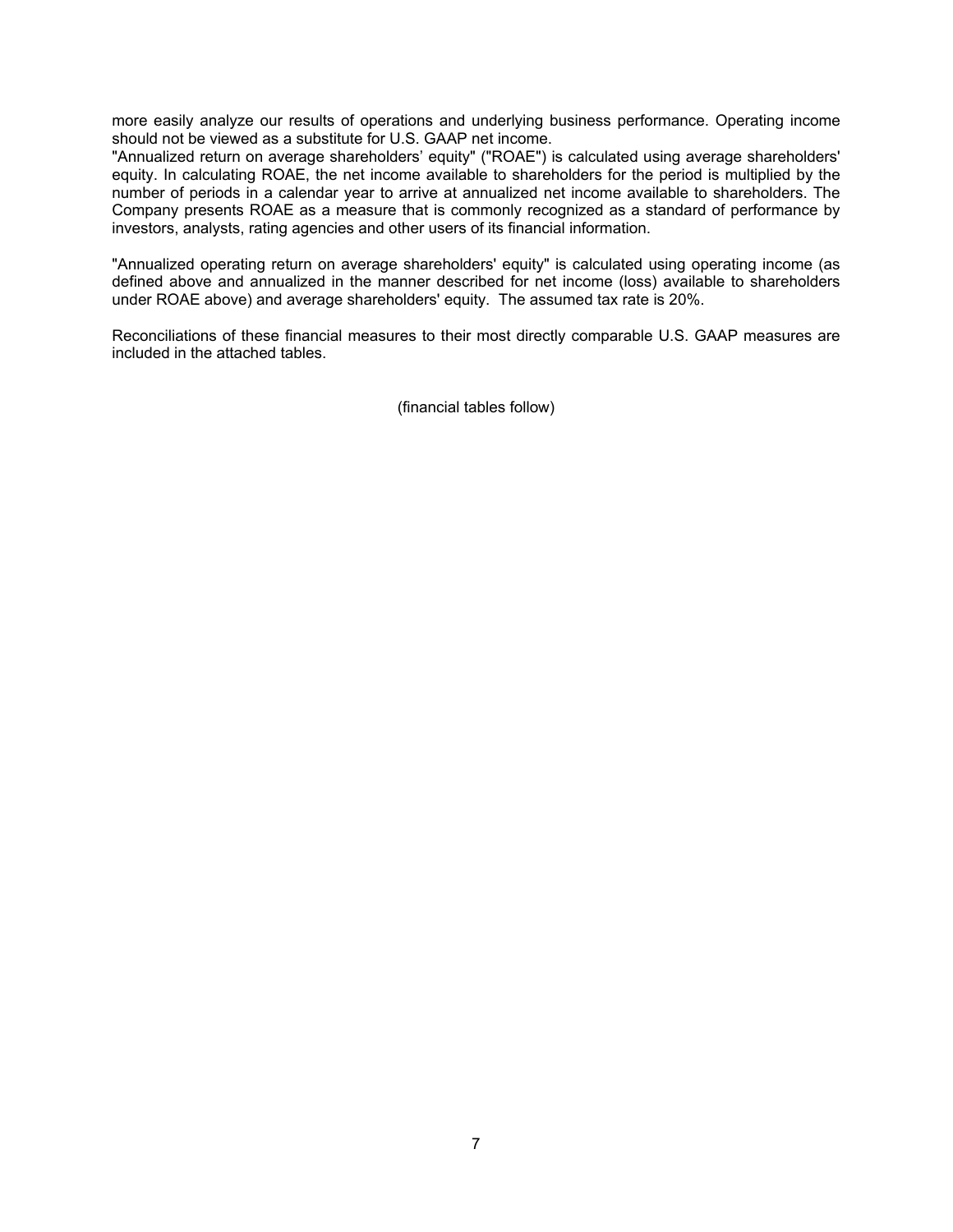## ARGO GROUP INTERNATIONAL HOLDINGS, LTD. CONSOLIDATED BALANCE SHEETS (in millions, except per share amounts)

|                                                  | June 30, |             |    | December 31, |
|--------------------------------------------------|----------|-------------|----|--------------|
|                                                  |          | 2016        |    | 2015         |
|                                                  |          | (unaudited) |    |              |
| Assets                                           |          |             |    |              |
| <b>Total investments</b>                         | \$       | 4,158.1     | \$ | 4,115.7      |
| Cash                                             |          | 120.6       |    | 121.7        |
| Accrued investment income                        |          | 20.7        |    | 21.6         |
| Receivables                                      |          | 1,716.2     |    | 1,525.6      |
| Goodwill and intangible assets                   |          | 222.7       |    | 225.5        |
| Deferred acquisition costs, net                  |          | 144.6       |    | 132.4        |
| Ceded unearned premiums                          |          | 312.2       |    | 250.8        |
| Other assets                                     |          | 265.7       |    | 232.3        |
| <b>Total assets</b>                              | \$       | 6,960.8     | \$ | 6,625.6      |
| Liabilities and Shareholders' Equity             |          |             |    |              |
| Reserves for losses and loss adjustment expenses | \$       | 3,181.9     | \$ | 3,123.6      |
| Unearned premiums                                |          | 956.5       |    | 886.7        |
| Ceded reinsurance payable, net                   |          | 432.6       |    | 312.4        |
| Senior unsecured fixed rate notes                |          | 139.4       |    | 139.3        |
| Other indebtedness                               |          | 57.1        |    | 55.2         |
| Junior subordinated debentures                   |          | 172.7       |    | 172.7        |
| Other liabilities                                |          | 280.3       |    | 267.6        |
| <b>Total liabilities</b>                         |          | 5,220.5     |    | 4,957.5      |
| Total shareholders' equity                       |          | 1,740.3     |    | 1,668.1      |
| Total liabilities and shareholders' equity       | \$       | 6,960.8     | \$ | 6,625.6      |
| Book value per common share                      | \$       | 57.93       | \$ | 54.31        |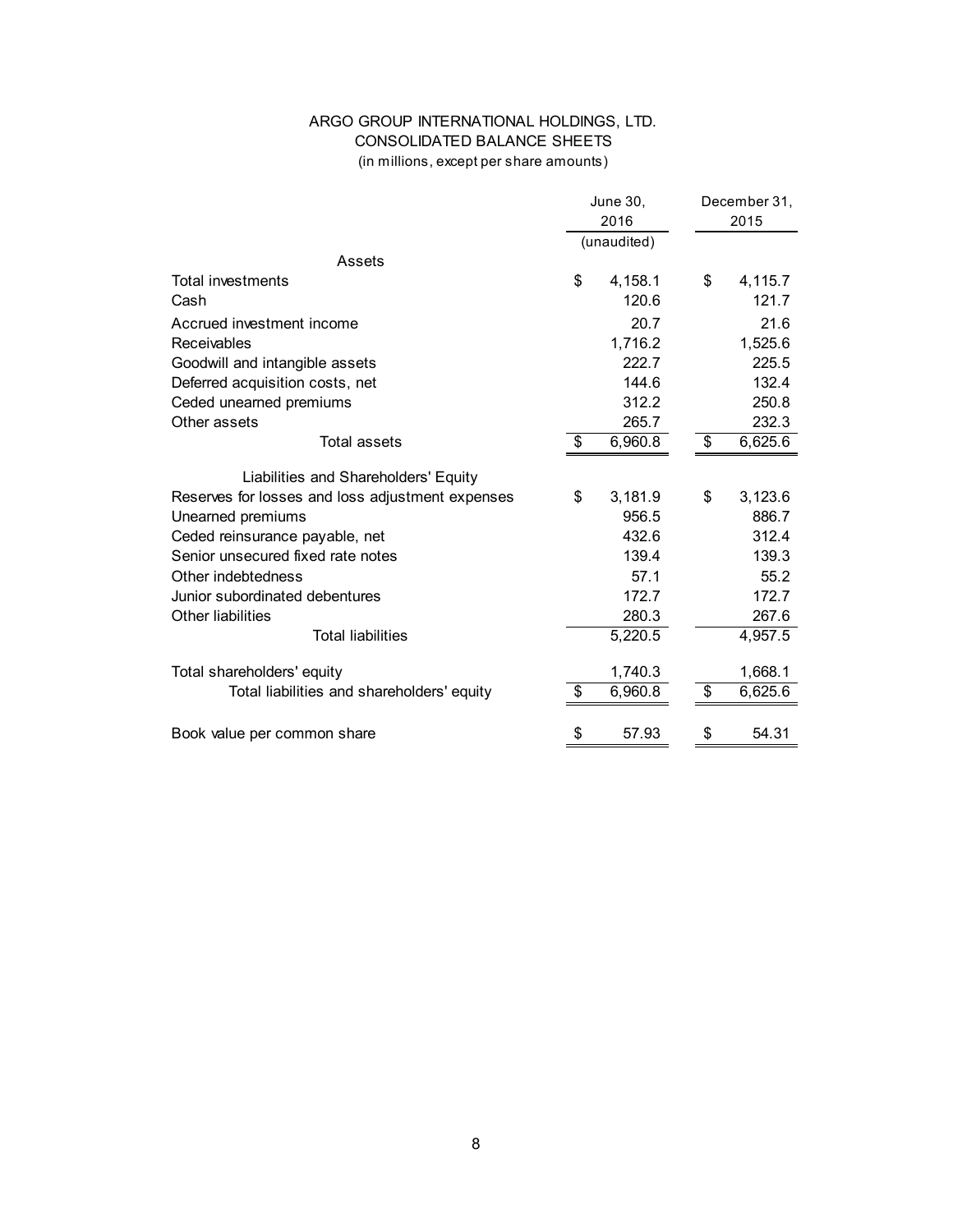### ARGO GROUP INTERNATIONAL HOLDINGS, LTD. FINANCIAL HIGHLIGHTS ALL SEGMENTS (in millions, except per share amounts)

|                                                                                                                                                                                                      | <b>Three Months Ended</b><br>June 30         |                                              | <b>Six Months Ended</b><br>June 30            |                                                |  |  |  |
|------------------------------------------------------------------------------------------------------------------------------------------------------------------------------------------------------|----------------------------------------------|----------------------------------------------|-----------------------------------------------|------------------------------------------------|--|--|--|
|                                                                                                                                                                                                      | 2016<br>(unaudited)                          | 2015                                         | 2016<br>(unaudited)                           | 2015                                           |  |  |  |
| Gross written premiums<br>Net written premiums                                                                                                                                                       | \$<br>560.6<br>388.0                         | 557.8<br>\$<br>411.6                         | 1,080.4<br>\$<br>691.4                        | 1,034.5<br>\$<br>707.6                         |  |  |  |
| Earned premiums<br>Net investment income<br>Net realized investment and other (losses) gains<br>Fee and other income<br>Total revenue                                                                | 344.9<br>35.7<br>(2.1)<br>5.8<br>384.3       | 346.0<br>24.4<br>2.7<br>4.1<br>377.2         | 689.8<br>56.9<br>(4.9)<br>12.6<br>754.4       | 680.6<br>50.1<br>13.8<br>8.7<br>753.2          |  |  |  |
| Losses and loss adjustment expenses<br>Underwriting, acquisition and insurance expenses<br>Interest expense<br>Fee and other expense, net<br>Foreign currency exchange loss (gain)<br>Total expenses | 196.6<br>133.0<br>4.9<br>5.7<br>4.5<br>344.7 | 190.6<br>139.5<br>4.6<br>4.8<br>3.0<br>342.5 | 388.2<br>265.6<br>9.7<br>12.2<br>6.0<br>681.7 | 374.3<br>269.1<br>9.5<br>9.8<br>(6.6)<br>656.1 |  |  |  |
| Income before taxes<br>Income tax provision<br>Net income                                                                                                                                            | 39.6<br>8.7<br>\$<br>30.9                    | 34.7<br>6.8<br>27.9<br>$\overline{\$}$       | 72.7<br>14.1<br>\$<br>58.6                    | 97.1<br>10.4<br>$\overline{\$}$<br>86.7        |  |  |  |
| Net income per common share (basic)                                                                                                                                                                  | 1.03<br>\$                                   | 0.91<br>\$                                   | \$<br>1.93                                    | 2.81<br>\$                                     |  |  |  |
| Net income per common share (diluted)                                                                                                                                                                | \$<br>1.00                                   | 0.89<br>\$                                   | 1.89<br>\$                                    | 2.76<br>\$                                     |  |  |  |
| Weighted average common shares:<br>Basic<br><b>Diluted</b>                                                                                                                                           | 30.2<br>30.8                                 | 30.7<br>31.3                                 | 30.3<br>31.0                                  | 30.8<br>31.4                                   |  |  |  |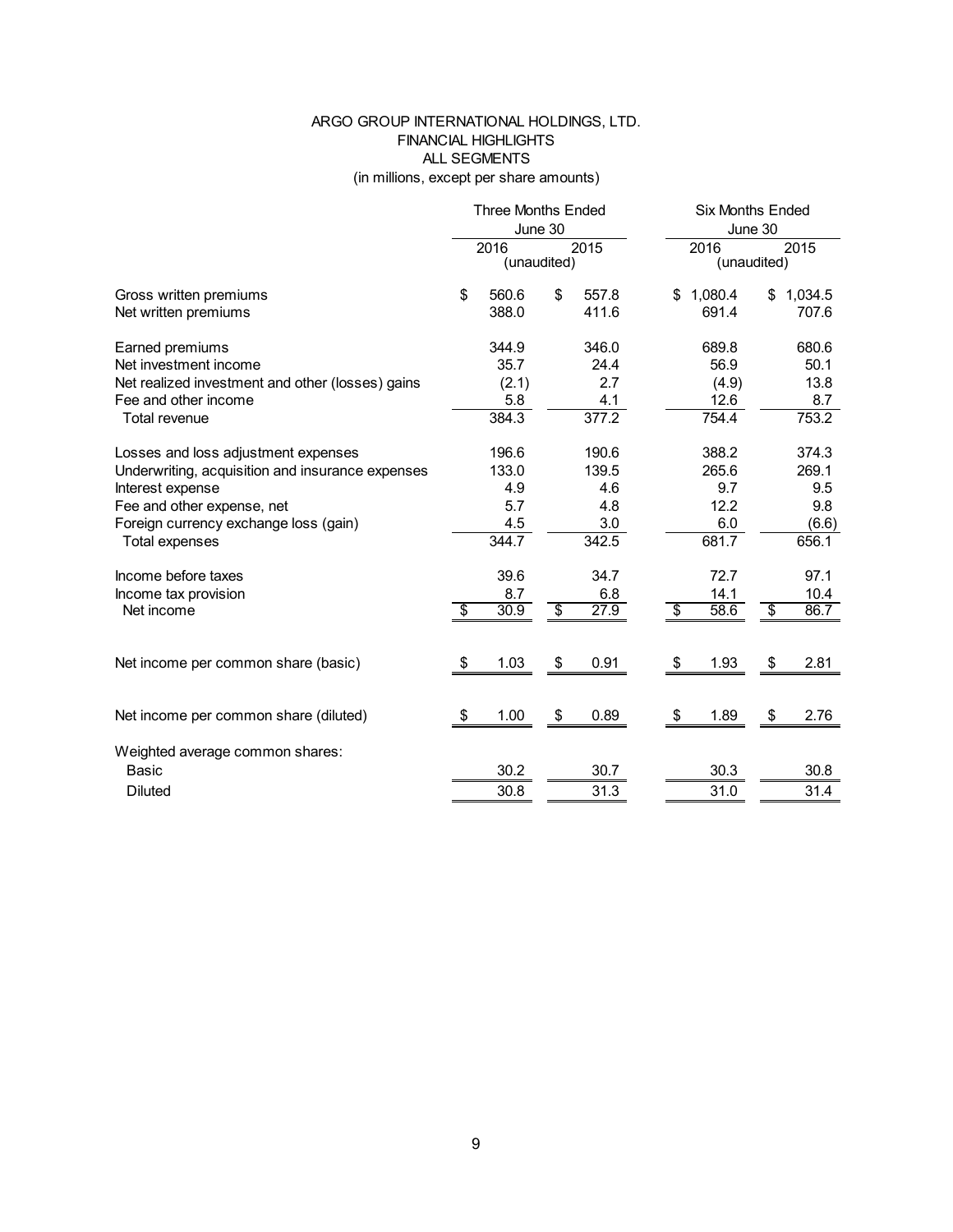### ARGO GROUP INTERNATIONAL HOLDINGS, LTD.

# SEGMENT DATA

| 2015<br>2015<br>2016<br>2016<br>(unaudited)<br>(unaudited)<br>Excess & Surplus Lines<br>168.1<br>167.7<br>\$314.3<br>306.4<br>Gross written premiums<br>\$<br>\$<br>\$<br>262.2<br>145.5<br>149.4<br>260.0<br>Net written premiums<br>121.3<br>118.4<br>241.1<br>230.3<br>Earned premiums<br>27.5<br>12.8<br>12.6<br>26.7<br>Underwriting income<br>\$<br>\$<br>\$<br>\$<br>13.7<br>22.4<br>Net investment income<br>9.4<br>17.4<br>(1.5)<br>(1.3)<br>(2.9)<br>(2.8)<br>Interest expense<br>\$<br>25.0<br>$\overline{\$}$<br>20.7<br>$\overline{\$}$<br>46.2<br>\$<br>42.1<br>Net income before taxes<br>58.9%<br>56.9%<br>$\frac{0}{0}$<br>56.0%<br>58.1<br>Loss ratio<br>32.0<br>30.4<br>32.5<br>30.8<br>Expense ratio<br>89.3 %<br>$\frac{0}{2}$<br>88.9 %<br>88.0 %<br>89.4<br>GAAP combined ratio<br><b>Commercial Specialty</b><br>153.7<br>121.0<br>\$295.1<br>251.9<br>Gross written premiums<br>\$<br>\$<br>\$<br>78.0<br>72.2<br>152.9<br>149.3<br>Net written premiums<br>85.5<br>84.4<br>172.3<br>168.2<br>Earned premiums<br>14.4<br>6.5<br>24.7<br>10.2<br>Underwriting income<br>\$<br>\$<br>\$<br>\$<br>5.7<br>13.1<br>10.7<br>Net investment income<br>8.0<br>(0.9)<br>(1.0)<br>(1.7)<br>Interest expense<br>(1.8)<br>(2.0)<br>(2.5)<br>Fee expense, net<br>(1.1)<br>(1.7) |
|---------------------------------------------------------------------------------------------------------------------------------------------------------------------------------------------------------------------------------------------------------------------------------------------------------------------------------------------------------------------------------------------------------------------------------------------------------------------------------------------------------------------------------------------------------------------------------------------------------------------------------------------------------------------------------------------------------------------------------------------------------------------------------------------------------------------------------------------------------------------------------------------------------------------------------------------------------------------------------------------------------------------------------------------------------------------------------------------------------------------------------------------------------------------------------------------------------------------------------------------------------------------------------------------|
|                                                                                                                                                                                                                                                                                                                                                                                                                                                                                                                                                                                                                                                                                                                                                                                                                                                                                                                                                                                                                                                                                                                                                                                                                                                                                             |
|                                                                                                                                                                                                                                                                                                                                                                                                                                                                                                                                                                                                                                                                                                                                                                                                                                                                                                                                                                                                                                                                                                                                                                                                                                                                                             |
|                                                                                                                                                                                                                                                                                                                                                                                                                                                                                                                                                                                                                                                                                                                                                                                                                                                                                                                                                                                                                                                                                                                                                                                                                                                                                             |
|                                                                                                                                                                                                                                                                                                                                                                                                                                                                                                                                                                                                                                                                                                                                                                                                                                                                                                                                                                                                                                                                                                                                                                                                                                                                                             |
|                                                                                                                                                                                                                                                                                                                                                                                                                                                                                                                                                                                                                                                                                                                                                                                                                                                                                                                                                                                                                                                                                                                                                                                                                                                                                             |
|                                                                                                                                                                                                                                                                                                                                                                                                                                                                                                                                                                                                                                                                                                                                                                                                                                                                                                                                                                                                                                                                                                                                                                                                                                                                                             |
|                                                                                                                                                                                                                                                                                                                                                                                                                                                                                                                                                                                                                                                                                                                                                                                                                                                                                                                                                                                                                                                                                                                                                                                                                                                                                             |
|                                                                                                                                                                                                                                                                                                                                                                                                                                                                                                                                                                                                                                                                                                                                                                                                                                                                                                                                                                                                                                                                                                                                                                                                                                                                                             |
|                                                                                                                                                                                                                                                                                                                                                                                                                                                                                                                                                                                                                                                                                                                                                                                                                                                                                                                                                                                                                                                                                                                                                                                                                                                                                             |
|                                                                                                                                                                                                                                                                                                                                                                                                                                                                                                                                                                                                                                                                                                                                                                                                                                                                                                                                                                                                                                                                                                                                                                                                                                                                                             |
|                                                                                                                                                                                                                                                                                                                                                                                                                                                                                                                                                                                                                                                                                                                                                                                                                                                                                                                                                                                                                                                                                                                                                                                                                                                                                             |
|                                                                                                                                                                                                                                                                                                                                                                                                                                                                                                                                                                                                                                                                                                                                                                                                                                                                                                                                                                                                                                                                                                                                                                                                                                                                                             |
|                                                                                                                                                                                                                                                                                                                                                                                                                                                                                                                                                                                                                                                                                                                                                                                                                                                                                                                                                                                                                                                                                                                                                                                                                                                                                             |
|                                                                                                                                                                                                                                                                                                                                                                                                                                                                                                                                                                                                                                                                                                                                                                                                                                                                                                                                                                                                                                                                                                                                                                                                                                                                                             |
|                                                                                                                                                                                                                                                                                                                                                                                                                                                                                                                                                                                                                                                                                                                                                                                                                                                                                                                                                                                                                                                                                                                                                                                                                                                                                             |
|                                                                                                                                                                                                                                                                                                                                                                                                                                                                                                                                                                                                                                                                                                                                                                                                                                                                                                                                                                                                                                                                                                                                                                                                                                                                                             |
|                                                                                                                                                                                                                                                                                                                                                                                                                                                                                                                                                                                                                                                                                                                                                                                                                                                                                                                                                                                                                                                                                                                                                                                                                                                                                             |
|                                                                                                                                                                                                                                                                                                                                                                                                                                                                                                                                                                                                                                                                                                                                                                                                                                                                                                                                                                                                                                                                                                                                                                                                                                                                                             |
|                                                                                                                                                                                                                                                                                                                                                                                                                                                                                                                                                                                                                                                                                                                                                                                                                                                                                                                                                                                                                                                                                                                                                                                                                                                                                             |
| 20.4<br>$\overline{\$}$<br>9.5<br>$\overline{\$}$<br>$\overline{\$}$<br>Net income before taxes<br>\$<br>34.1<br>16.6                                                                                                                                                                                                                                                                                                                                                                                                                                                                                                                                                                                                                                                                                                                                                                                                                                                                                                                                                                                                                                                                                                                                                                       |
| 51.1%<br>$60.6\%$<br>61.7 %<br>52.5 %<br>Loss ratio                                                                                                                                                                                                                                                                                                                                                                                                                                                                                                                                                                                                                                                                                                                                                                                                                                                                                                                                                                                                                                                                                                                                                                                                                                         |
| 32.3<br>33.2<br>32.3<br>31.8<br>Expense ratio                                                                                                                                                                                                                                                                                                                                                                                                                                                                                                                                                                                                                                                                                                                                                                                                                                                                                                                                                                                                                                                                                                                                                                                                                                               |
| 94.0 %<br>$\%$<br>92.4<br>$\frac{0}{0}$<br>$\frac{0}{0}$<br>83.4<br>85.7<br>GAAP combined ratio                                                                                                                                                                                                                                                                                                                                                                                                                                                                                                                                                                                                                                                                                                                                                                                                                                                                                                                                                                                                                                                                                                                                                                                             |
| Syndicate 1200                                                                                                                                                                                                                                                                                                                                                                                                                                                                                                                                                                                                                                                                                                                                                                                                                                                                                                                                                                                                                                                                                                                                                                                                                                                                              |
| Gross written premiums<br>\$155.6<br>171.1<br>\$317.6<br>\$313.0<br>\$                                                                                                                                                                                                                                                                                                                                                                                                                                                                                                                                                                                                                                                                                                                                                                                                                                                                                                                                                                                                                                                                                                                                                                                                                      |
| 124.0<br>107.6<br>187.7<br>204.5<br>Net written premiums                                                                                                                                                                                                                                                                                                                                                                                                                                                                                                                                                                                                                                                                                                                                                                                                                                                                                                                                                                                                                                                                                                                                                                                                                                    |
| 98.2<br>105.6<br>198.7<br>208.6<br>Earned premiums                                                                                                                                                                                                                                                                                                                                                                                                                                                                                                                                                                                                                                                                                                                                                                                                                                                                                                                                                                                                                                                                                                                                                                                                                                          |
| 3.7<br>7.4<br>7.8<br>16.7<br>\$<br>\$<br>\$<br>\$<br>Underwriting income                                                                                                                                                                                                                                                                                                                                                                                                                                                                                                                                                                                                                                                                                                                                                                                                                                                                                                                                                                                                                                                                                                                                                                                                                    |
| 2.6<br>6.9<br>4.1<br>Net investment income<br>4.8                                                                                                                                                                                                                                                                                                                                                                                                                                                                                                                                                                                                                                                                                                                                                                                                                                                                                                                                                                                                                                                                                                                                                                                                                                           |
| (0.6)<br>(0.6)<br>(1.2)<br>(1.3)<br>Interest expense                                                                                                                                                                                                                                                                                                                                                                                                                                                                                                                                                                                                                                                                                                                                                                                                                                                                                                                                                                                                                                                                                                                                                                                                                                        |
| 1.2<br>2.3<br>1.3<br>Fee income, net<br>0.9                                                                                                                                                                                                                                                                                                                                                                                                                                                                                                                                                                                                                                                                                                                                                                                                                                                                                                                                                                                                                                                                                                                                                                                                                                                 |
| Net income before taxes<br>8.4<br>\$<br>10.3<br>\$<br>15.8<br>\$<br>21.5<br>\$                                                                                                                                                                                                                                                                                                                                                                                                                                                                                                                                                                                                                                                                                                                                                                                                                                                                                                                                                                                                                                                                                                                                                                                                              |
| 52.9<br>$\frac{0}{6}$<br>51.1<br>$\frac{0}{0}$<br>51.3%<br>53.9<br>$\frac{0}{0}$<br>Loss ratio                                                                                                                                                                                                                                                                                                                                                                                                                                                                                                                                                                                                                                                                                                                                                                                                                                                                                                                                                                                                                                                                                                                                                                                              |
| 43.4<br>41.8<br>42.1<br>40.7<br>Expense ratio                                                                                                                                                                                                                                                                                                                                                                                                                                                                                                                                                                                                                                                                                                                                                                                                                                                                                                                                                                                                                                                                                                                                                                                                                                               |
| GAAP combined ratio<br>96.3 %<br>92.9 %<br>96.0%<br>$92.0\%$                                                                                                                                                                                                                                                                                                                                                                                                                                                                                                                                                                                                                                                                                                                                                                                                                                                                                                                                                                                                                                                                                                                                                                                                                                |
| International Specialty                                                                                                                                                                                                                                                                                                                                                                                                                                                                                                                                                                                                                                                                                                                                                                                                                                                                                                                                                                                                                                                                                                                                                                                                                                                                     |
| 83.0<br>163.1<br>97.6<br>\$153.2<br>Gross written premiums<br>\$<br>\$<br>\$<br>56.7<br>65.6<br>91.5                                                                                                                                                                                                                                                                                                                                                                                                                                                                                                                                                                                                                                                                                                                                                                                                                                                                                                                                                                                                                                                                                                                                                                                        |
| Net written premiums<br>90.6<br>37.2<br>73.4<br>39.7<br>77.5<br>Earned premiums                                                                                                                                                                                                                                                                                                                                                                                                                                                                                                                                                                                                                                                                                                                                                                                                                                                                                                                                                                                                                                                                                                                                                                                                             |
| 2.6<br>13.3<br>Underwriting income<br>6.5<br>10.3<br>\$<br>\$<br>\$<br>\$                                                                                                                                                                                                                                                                                                                                                                                                                                                                                                                                                                                                                                                                                                                                                                                                                                                                                                                                                                                                                                                                                                                                                                                                                   |
| Net investment income<br>5.0<br>3.3<br>8.3<br>6.2                                                                                                                                                                                                                                                                                                                                                                                                                                                                                                                                                                                                                                                                                                                                                                                                                                                                                                                                                                                                                                                                                                                                                                                                                                           |
| (1.4)<br>(1.5)<br>Interest expense<br>(0.7)<br>(0.7)                                                                                                                                                                                                                                                                                                                                                                                                                                                                                                                                                                                                                                                                                                                                                                                                                                                                                                                                                                                                                                                                                                                                                                                                                                        |
| 6.9<br>9.1<br>17.2<br>Net income before taxes<br>\$<br>\$<br>\$<br>18.0<br>\$                                                                                                                                                                                                                                                                                                                                                                                                                                                                                                                                                                                                                                                                                                                                                                                                                                                                                                                                                                                                                                                                                                                                                                                                               |
| 62.4%<br>Loss ratio<br>46.2 %<br>57.0 %<br>45.8 %                                                                                                                                                                                                                                                                                                                                                                                                                                                                                                                                                                                                                                                                                                                                                                                                                                                                                                                                                                                                                                                                                                                                                                                                                                           |
| 31.4<br>36.1<br>29.9<br>36.0<br>Expense ratio                                                                                                                                                                                                                                                                                                                                                                                                                                                                                                                                                                                                                                                                                                                                                                                                                                                                                                                                                                                                                                                                                                                                                                                                                                               |
| 82.3%<br>93.8 %<br>86.9 %<br>81.8 %<br>GAAP combined ratio                                                                                                                                                                                                                                                                                                                                                                                                                                                                                                                                                                                                                                                                                                                                                                                                                                                                                                                                                                                                                                                                                                                                                                                                                                  |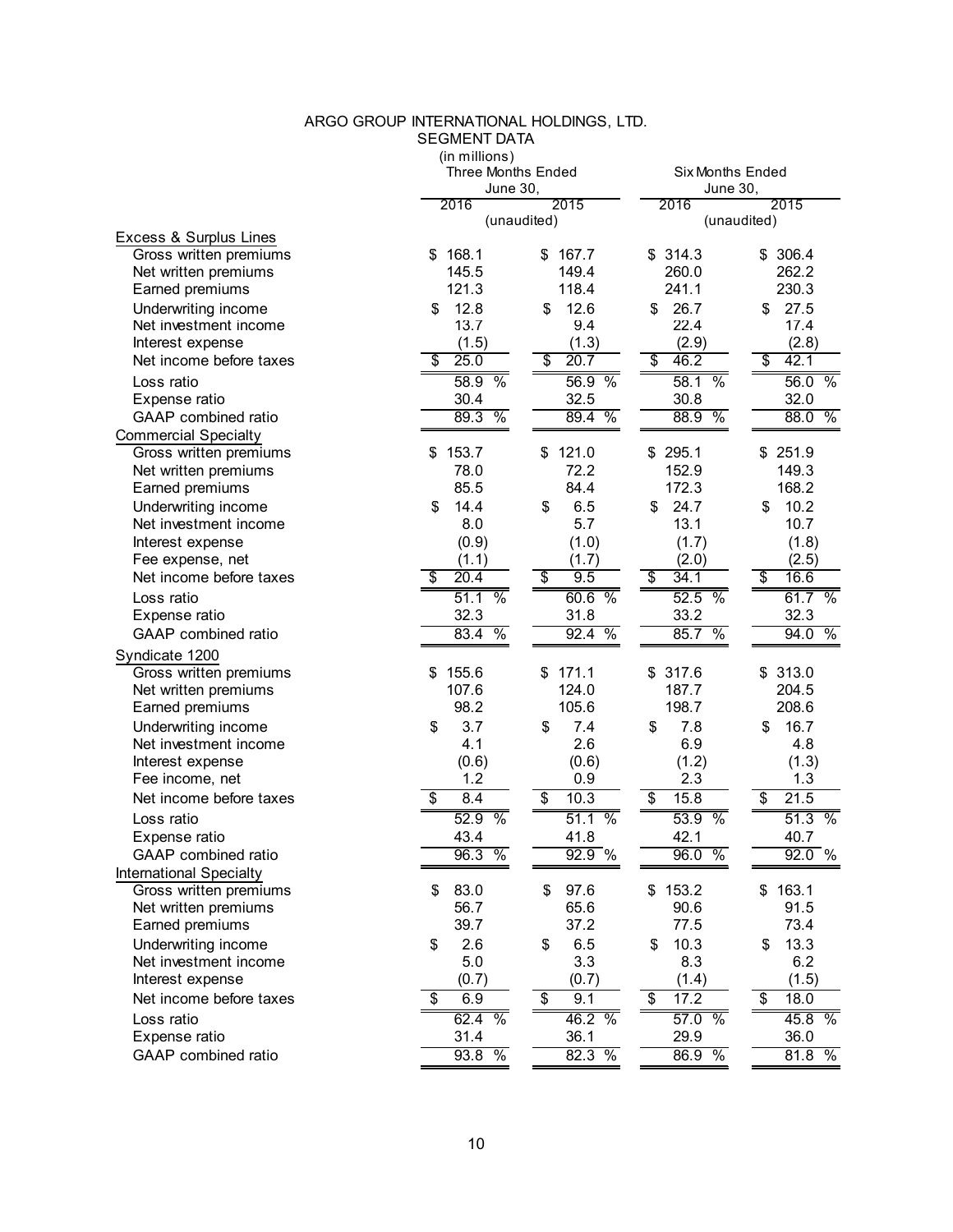### (unaudited) (in millions) ARGO GROUP INTERNATIONAL HOLDINGS LTD

|              |      |                | For the Six Months   |        |      |       |  |  |  |
|--------------|------|----------------|----------------------|--------|------|-------|--|--|--|
|              |      |                | Ended June 30,       |        |      |       |  |  |  |
| 2016         | 2015 |                | 2016                 |        | 2015 |       |  |  |  |
|              |      |                |                      |        |      |       |  |  |  |
| \$<br>(3.4)  | \$   | (4.1)          | \$                   | (6.3)  | \$   | (9.8) |  |  |  |
| (5.6)        |      | 1.7            |                      | (5.6)  |      | 6.4   |  |  |  |
| (3.6)        |      | (2.2)          |                      | (4.4)  |      | (2.5) |  |  |  |
| (4.9)        |      | (1.2)          |                      | (5.8)  |      | (3.7) |  |  |  |
| 4.8          |      | 0.8            |                      | 6.2    |      | 0.9   |  |  |  |
| \$<br>(12.7) | \$.  | (5.0)          |                      | (15.9) | \$   | (8.7) |  |  |  |
|              |      | Ended June 30, | For the Three Months |        |      |       |  |  |  |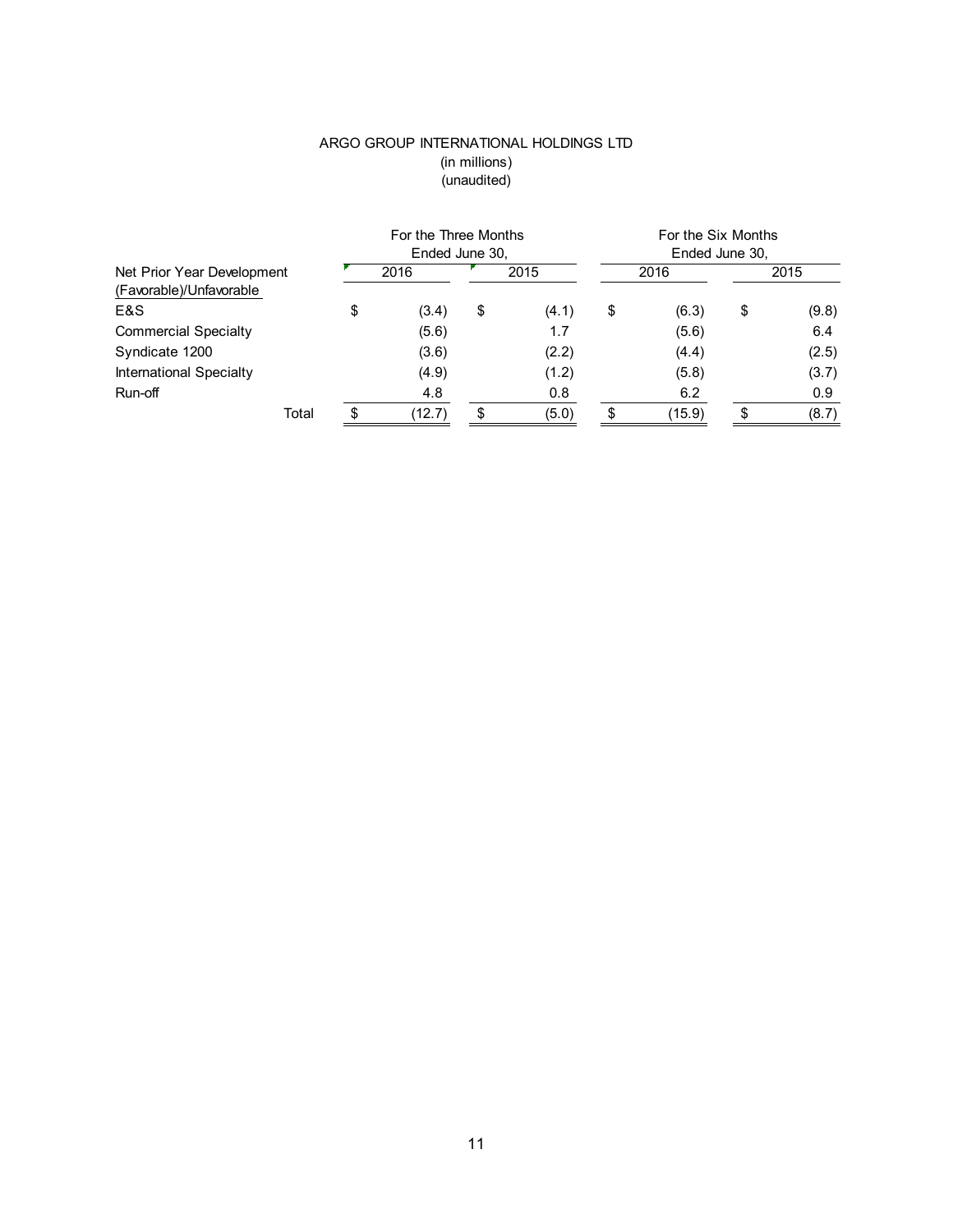## ARGO GROUP INTERNATIONAL HOLDINGS, LTD. RECONCILIATION OF OPERATING INCOME (LOSS) TO NET INCOME (LOSS) (in millions, except per share amounts)

|                                                                     | <b>Three Months Ended</b><br>June 30 |      |    |             |    | <b>Six Months Ended</b> |    |             |  |
|---------------------------------------------------------------------|--------------------------------------|------|----|-------------|----|-------------------------|----|-------------|--|
|                                                                     |                                      | 2016 |    | 2015        |    | 2016                    |    | 2015        |  |
|                                                                     |                                      |      |    | (unaudited) |    |                         |    | (unaudited) |  |
| Net income, as reported                                             | \$                                   | 30.9 | \$ | 27.9        | \$ | 58.6                    | \$ | 86.7        |  |
| Provision for income taxes                                          |                                      | 8.7  |    | 6.8         |    | 14.1                    |    | 10.4        |  |
| Net income, before taxes                                            |                                      | 39.6 |    | 34.7        |    | 72.7                    |    | 97.1        |  |
| Add (deduct):                                                       |                                      |      |    |             |    |                         |    |             |  |
| Net realized investment and other losses (gains)                    |                                      | 2.1  |    | (2.7)       |    | 4.9                     |    | (13.8)      |  |
| Net foreign currency exchange loss (gains)                          |                                      | 4.5  |    | 3.0         |    | 6.0                     |    | (6.6)       |  |
| Operating income before taxes                                       |                                      | 46.2 |    | 35.0        |    | 83.6                    |    | 76.7        |  |
| Provision for income taxes, at assumed rate (a)                     |                                      | 9.2  |    | 7.0         |    | 16.7                    |    | 15.3        |  |
| Operating income                                                    | \$                                   | 37.0 | \$ | 28.0        | \$ | 66.9                    | \$ | 61.4        |  |
| Operating income per common share (diluted)<br>At assumed tax rate: |                                      |      |    |             |    |                         |    |             |  |
| lncome(a)                                                           | \$                                   | 1.03 | \$ | 0.89        | \$ | 1.88                    | \$ | 2.47        |  |
| Net realized investment losses (gains) (a)                          |                                      | 0.05 |    | (0.07)      |    | 0.13                    |    | (0.35)      |  |
| Foreign currency exchange loss (gains) (a)                          |                                      | 0.12 |    | 0.07        |    | 0.15                    |    | (0.17)      |  |
| Operating income per common share (diluted)                         |                                      | 1.20 | \$ | 0.89        | \$ | 2.16                    | \$ | 1.95        |  |
| (a) At assumed tax rate of 20%.                                     |                                      |      |    |             |    |                         |    |             |  |

12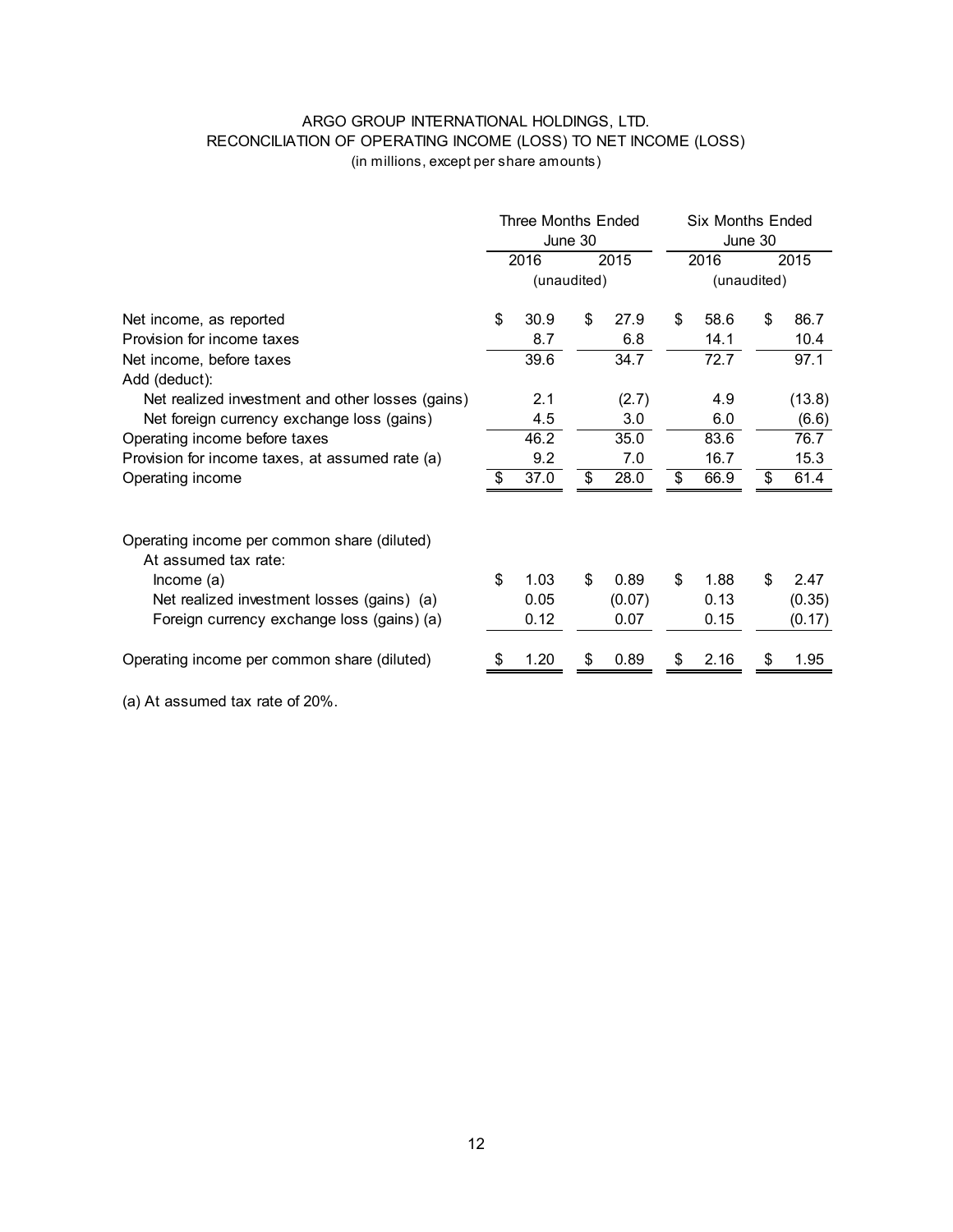#### ARGO GROUP INTERNATIONAL HOLDINGS, LTD. RECONCILIATION OF UNDERWRITING INCOME TO NET INCOME (in millions)

|                                                  | Three Months Ended<br>June 30, |       |    |       |    | <b>Six Months Ended</b><br>June 30, |      |       |  |  |
|--------------------------------------------------|--------------------------------|-------|----|-------|----|-------------------------------------|------|-------|--|--|
|                                                  | 2015<br>2016                   |       |    |       |    | 2016                                | 2015 |       |  |  |
|                                                  | (unaudited)                    |       |    |       |    | (unaudited)                         |      |       |  |  |
| Earned premiums                                  | \$                             | 344.9 | \$ | 346.0 | \$ | 689.8                               | \$   | 680.6 |  |  |
| Losses and loss adjustment expenses              |                                | 196.6 |    | 190.6 |    | 388.2                               |      | 374.3 |  |  |
| Underwriting, acquisition and insurance expenses |                                | 133.0 |    | 139.5 |    | 265.6                               |      | 269.1 |  |  |
| Underwriting income                              |                                | 15.3  |    | 15.9  |    | 36.0                                |      | 37.2  |  |  |
| Net investment income                            |                                | 35.7  |    | 24.4  |    | 56.9                                |      | 50.1  |  |  |
| Net realized investment and other (losses) gains |                                | (2.1) |    | 2.7   |    | (4.9)                               |      | 13.8  |  |  |
| Fee and other income                             |                                | 5.8   |    | 4.1   |    | 12.6                                |      | 8.7   |  |  |
| Interest expense                                 |                                | (4.9) |    | (4.6) |    | (9.7)                               |      | (9.5) |  |  |
| Fee and other expense                            |                                | (5.7) |    | (4.8) |    | (12.2)                              |      | (9.8) |  |  |
| Foreign currency exchange (loss) gain            |                                | (4.5) |    | (3.0) |    | (6.0)                               |      | 6.6   |  |  |
| Income before taxes                              |                                | 39.6  |    | 34.7  |    | 72.7                                |      | 97.1  |  |  |
| Income tax provision                             |                                | 8.7   |    | 6.8   |    | 14.1                                |      | 10.4  |  |  |
| Net Income                                       |                                | 30.9  | \$ | 27.9  | \$ | 58.6                                | \$   | 86.7  |  |  |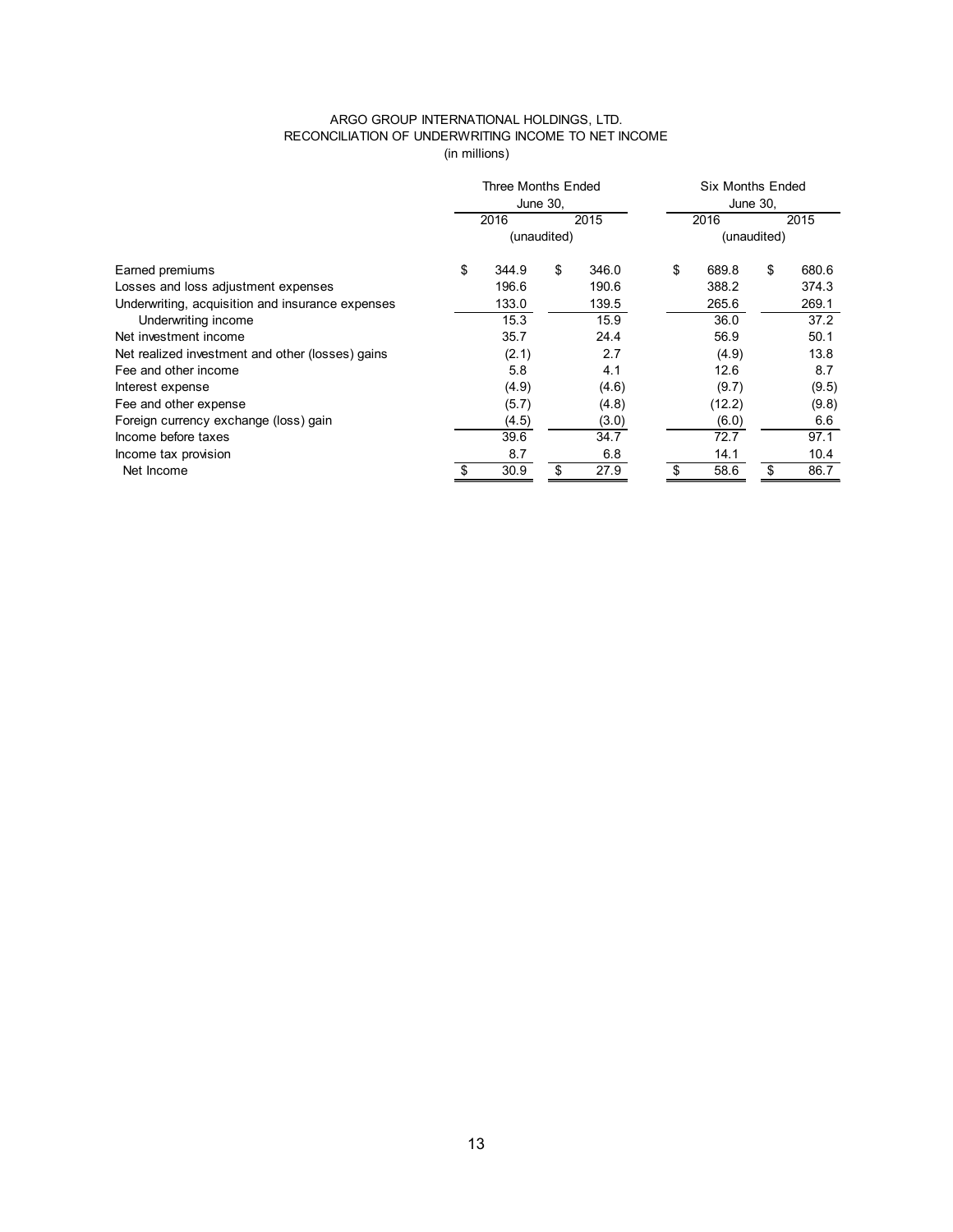#### ARGO GROUP INTERNATIONAL HOLDINGS, LTD. RECONCILIATION OF SEGMENT INCOME TO NET INCOME (in millions)

|                                              | For the Three Months Ended<br>June 30, |        |    |        |    | For the Six Months Ended<br>June 30, |    |        |  |
|----------------------------------------------|----------------------------------------|--------|----|--------|----|--------------------------------------|----|--------|--|
|                                              |                                        | 2016   |    | 2015   |    | 2016                                 |    | 2015   |  |
| Segment income (loss) before income taxes    |                                        |        |    |        |    |                                      |    |        |  |
| <b>Excess and Surplus Lines</b>              | \$                                     | 25.0   | \$ | 20.7   | \$ | 46.2                                 | \$ | 42.1   |  |
| <b>Commercial Specialty</b>                  |                                        | 20.4   |    | 9.5    |    | 34.1                                 |    | 16.6   |  |
| Syndicate 1200                               |                                        | 8.4    |    | 10.3   |    | 15.8                                 |    | 21.5   |  |
| <b>International Specialty</b>               |                                        | 6.9    |    | 9.1    |    | 17.2                                 |    | 18.0   |  |
| Run-off Lines                                |                                        | (3.2)  |    | (0.8)  |    | (4.6)                                |    | 0.4    |  |
| Corporate and Other                          |                                        | (11.3) |    | (13.8) |    | (25.1)                               |    | (21.9) |  |
| Realized investment and other (losses) gains |                                        | (2.1)  |    | 2.7    |    | (4.9)                                |    | 13.8   |  |
| Foreign currency exchange (losses) gains     |                                        | (4.5)  |    | (3.0)  |    | (6.0)                                |    | 6.6    |  |
| Net income before income taxes               |                                        | 39.6   |    | 34.7   |    | 72.7                                 |    | 97.1   |  |
| Provision for taxes                          |                                        | 8.7    |    | 6.8    |    | 14.1                                 |    | 10.4   |  |
| Net income                                   |                                        | 30.9   |    | 27.9   |    | 58.6                                 | \$ | 86.7   |  |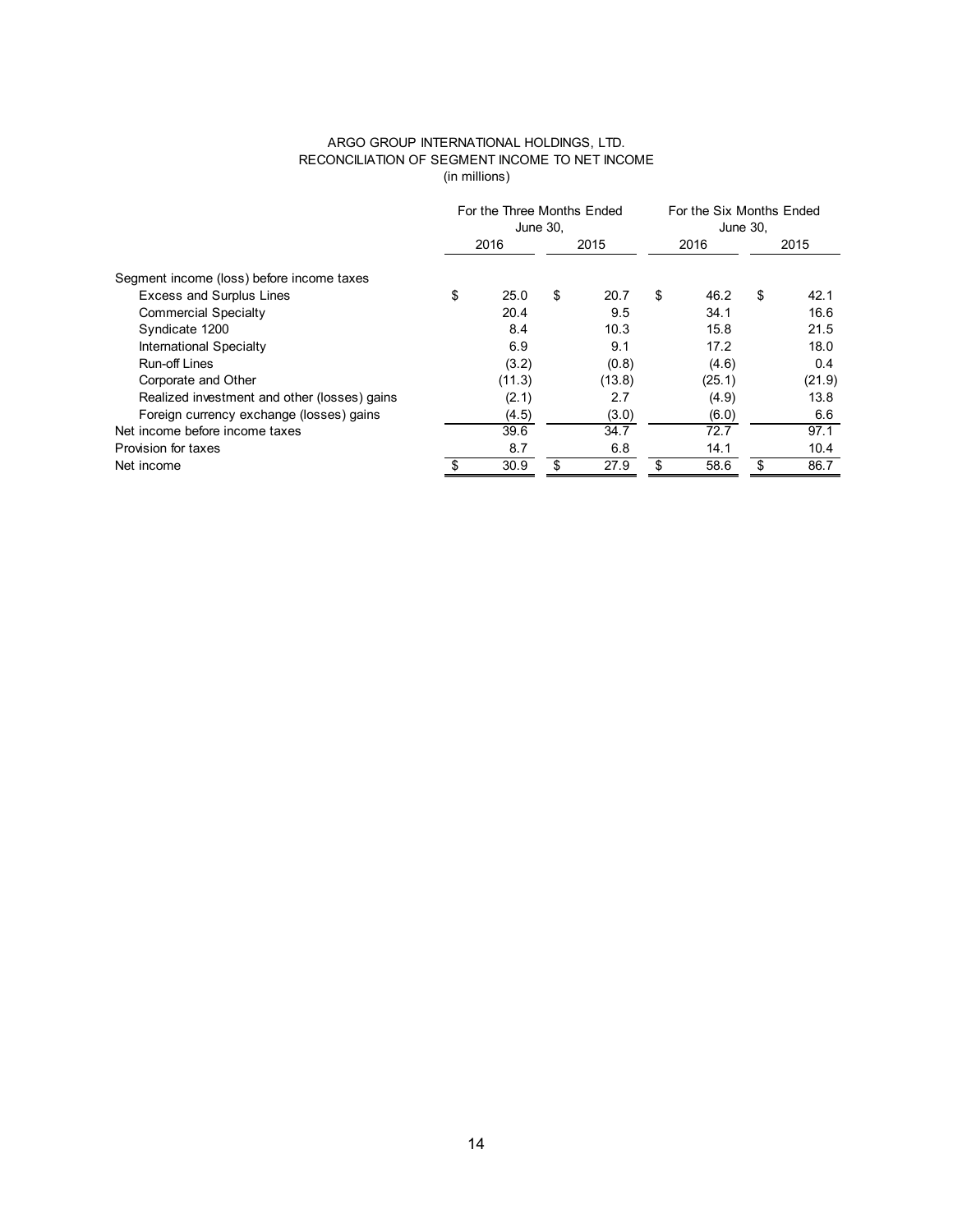### ARGO GROUP INTERNATIONAL HOLDINGS, LTD. RECONCILIATION OF LOSS RATIOS

|                                  | <b>Three Months Ended</b> |         | <b>Six Months Ended</b> |         |  |
|----------------------------------|---------------------------|---------|-------------------------|---------|--|
|                                  | <b>June 30,</b>           |         | <b>June 30,</b>         |         |  |
|                                  | 2016                      | 2015    | 2016                    | 2015    |  |
| <b>Excess and Surplus lines</b>  |                           |         |                         |         |  |
| Loss ratio                       | 58.9%                     | 56.9%   | 58.1%                   | 56.0%   |  |
| Prior accident loss development  | 2.8%                      | 3.5%    | 2.6%                    | 4.3%    |  |
| Catastrophe losses               | $-2.8%$                   | $-1.3%$ | $-2.3%$                 | $-0.9%$ |  |
| Accident year ex-cats loss ratio | 58.9%                     | 59.1%   | 58.4%                   | 59.4%   |  |
| <b>Commercial Specialty</b>      |                           |         |                         |         |  |
| Loss ratio                       | 51.1%                     | 60.6%   | 52.5%                   | 61.7%   |  |
| Prior accident loss development  | 6.5%                      | $-2.0%$ | 3.3%                    | $-3.8%$ |  |
| Catastrophe losses               | $-1.5%$                   | $-1.0%$ | $-0.9%$                 | $-0.8%$ |  |
| Accident year ex-cats loss ratio | 56.1%                     | 57.6%   | 54.9%                   | 57.1%   |  |
| Syndicate 1200                   |                           |         |                         |         |  |
| Loss ratio                       | 52.9%                     | 51.1%   | 53.9%                   | 51.3%   |  |
| Prior accident loss development  | 3.7%                      | 2.2%    | 2.3%                    | 1.2%    |  |
| Catastrophe losses               | $-7.2%$                   | 0.0%    | $-3.5%$                 | $-0.5%$ |  |
| Accident year ex-cats loss ratio | 49.4%                     | 53.3%   | 52.7%                   | 52.0%   |  |
| International Specialty          |                           |         |                         |         |  |
| Loss ratio                       | 62.4%                     | 46.2%   | 57.0%                   | 45.8%   |  |
| Prior accident loss development  | 12.8%                     | 3.3%    | 7.6%                    | 5.1%    |  |
| Catastrophe losses               | $-30.3%$                  | 0.0%    | $-16.6%$                | $-1.4%$ |  |
| Accident year ex-cats loss ratio | 44.9%                     | 49.5%   | 48.0%                   | 49.5%   |  |
| Consolidated                     |                           |         |                         |         |  |
| Loss ratio                       | 57.0%                     | 55.1%   | 56.3%                   | 55.0%   |  |
| Prior accident loss development  | 3.7%                      | 1.4%    | 2.3%                    | 1.3%    |  |
| Catastrophe losses               | $-6.8%$                   | $-0.6%$ | $-3.9%$                 | $-0.8%$ |  |
| Accident year ex-cats loss ratio | 53.9%                     | 55.9%   | 54.7%                   | 55.5%   |  |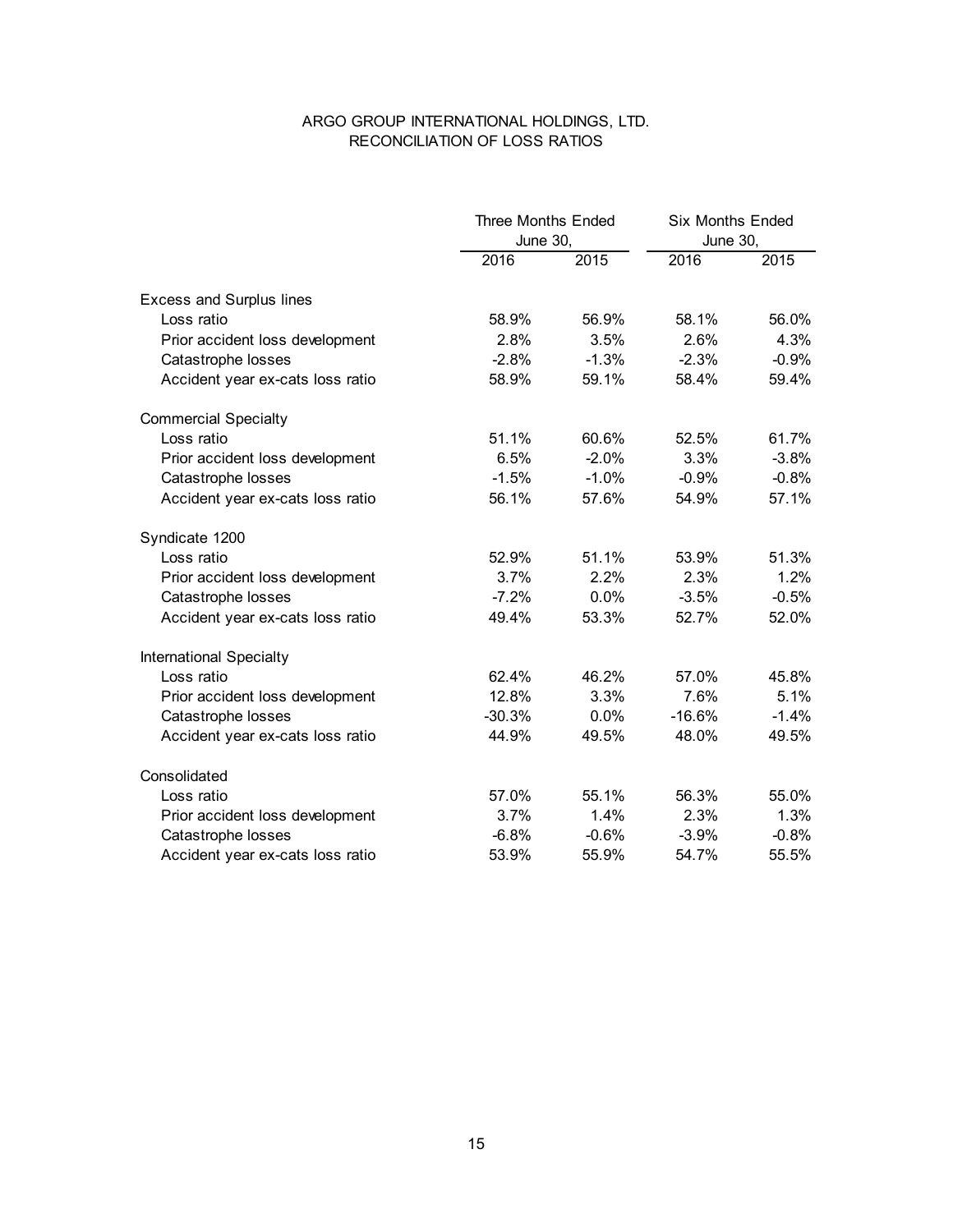#### ARGO GROUP INTERNATIONAL HOLDINGS, LTD. SHAREHOLDER RETURN ANALYSIS (in millions)

|                                                             | Six Months Ended June 30 |         |    |         |            |  |  |  |
|-------------------------------------------------------------|--------------------------|---------|----|---------|------------|--|--|--|
|                                                             | 2016                     |         |    | 2015    | % Change   |  |  |  |
| Net income                                                  | \$                       | 58.6    | \$ | 86.7    | $(32.4\%)$ |  |  |  |
| Operating income (a)                                        |                          | 66.9    |    | 61.4    | 9.0%       |  |  |  |
| Shareholders' Equity - Beginning of the period              | \$                       | 1.668.1 | \$ | 1.646.7 | 1.3%       |  |  |  |
| Shareholders' Equity - End of current period                |                          | 1.740.3 |    | 1,668.9 | 4.3%       |  |  |  |
| Average Shareholders' Equity                                |                          | 1.704.2 | \$ | 1.657.8 | 2.8%       |  |  |  |
| Annualized return on average shareholders' equity           |                          | 6.9%    |    | 10.5%   |            |  |  |  |
| Annualized operating return on average shareholders' equity |                          | 7.8%    |    | 7.4%    |            |  |  |  |

(a) at assumed 20% tax rate